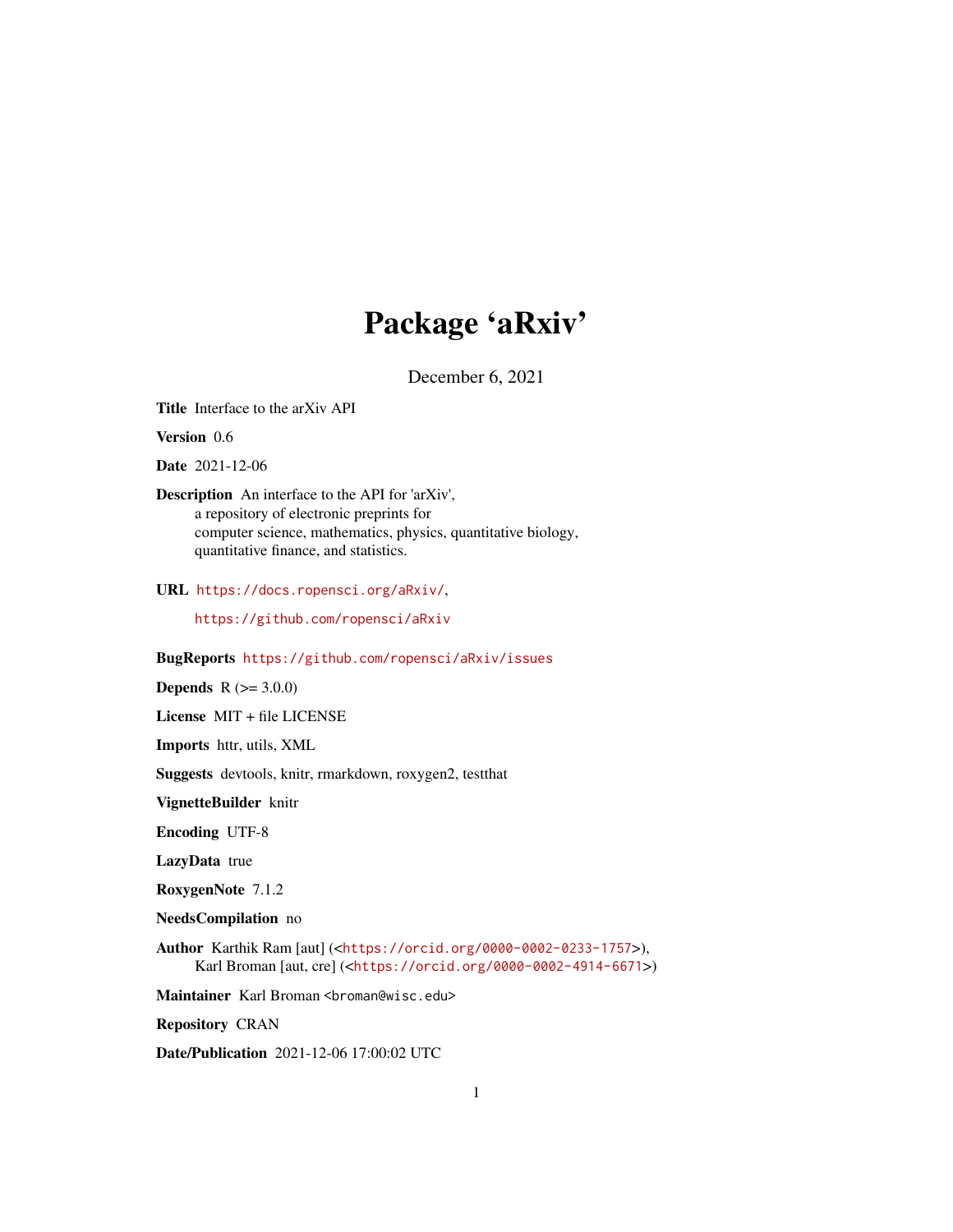### <span id="page-1-0"></span>R topics documented:

| Index |                                                                                                                          |  |
|-------|--------------------------------------------------------------------------------------------------------------------------|--|
|       |                                                                                                                          |  |
|       |                                                                                                                          |  |
|       |                                                                                                                          |  |
|       | arxiv open $\dots \dots \dots \dots \dots \dots \dots \dots \dots \dots \dots \dots \dots \dots \dots \dots \dots \dots$ |  |
|       |                                                                                                                          |  |
|       |                                                                                                                          |  |

<span id="page-1-1"></span>arxiv\_cats *arXiv subject classifications*

#### Description

arXiv subject classifications: their abbreviations and corresponding descriptions.

#### Usage

data(arxiv\_cats)

#### Format

A data frame with two columns: the abbreviations of the subject classifications (abbreviation) and the corresponding description (description).

#### Source

<https://arxiv.org/help/api/user-manual>

#### Examples

arxiv\_cats

<span id="page-1-2"></span>

arxiv\_count *Count number of results for a given search*

#### Description

Count the number of results for a given search. Useful to check before attempting to pull down a very large number of records.

#### Usage

arxiv\_count(query = NULL, id\_list = NULL)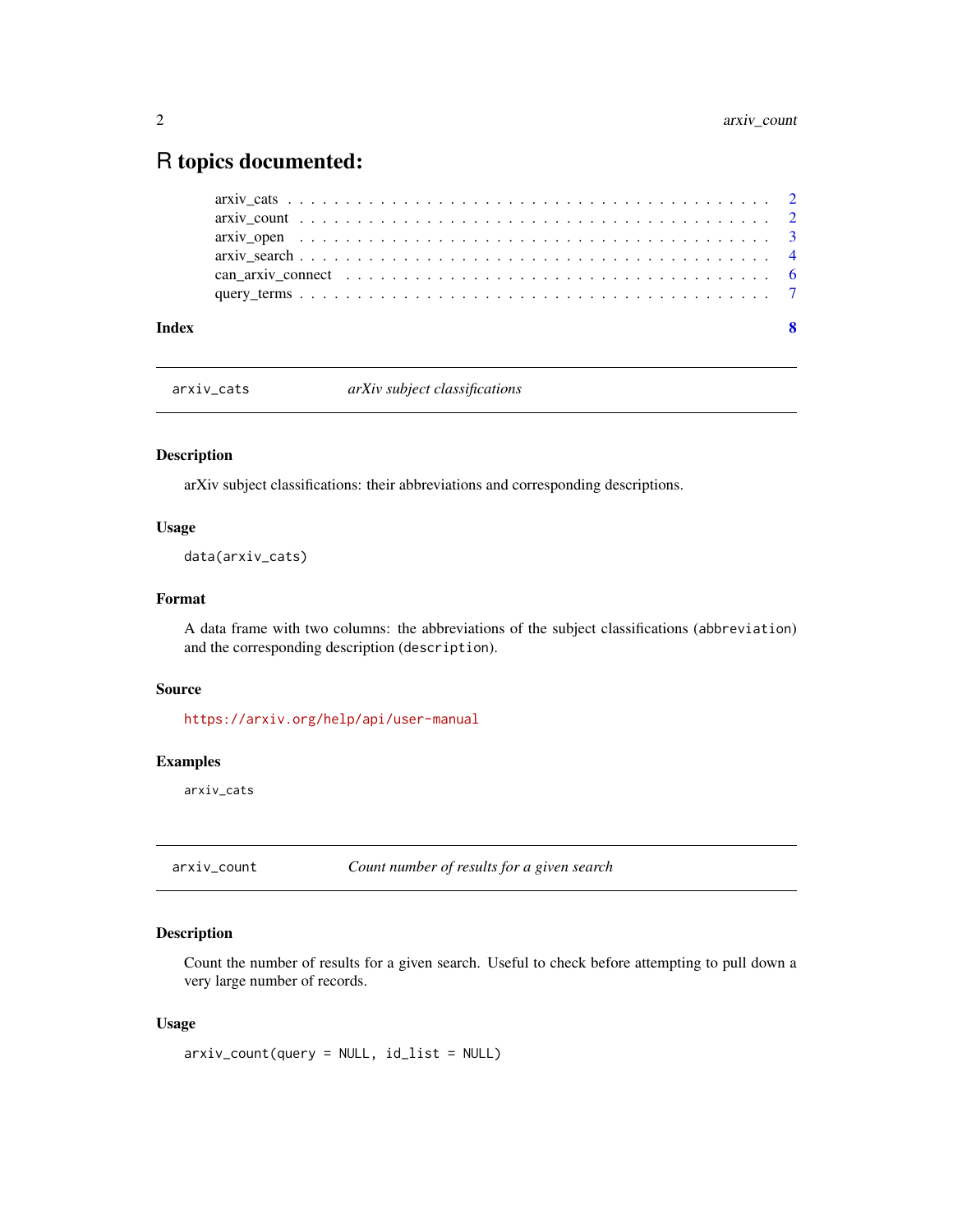#### <span id="page-2-0"></span>arxiv\_open 3

#### **Arguments**

| query   | Search pattern as a string; a vector of such strings is also allowed, in which case<br>the elements are combined with AND. |
|---------|----------------------------------------------------------------------------------------------------------------------------|
| id list | arXiv doc IDs, as comma-delimited string or a vector of such strings                                                       |

#### Value

Number of results (integer). An attribute "search\_info" contains information about the search parameters and the time at which it was performed.

#### See Also

[arxiv\\_search\(\)](#page-3-1), [query\\_terms\(\)](#page-6-1), [arxiv\\_cats\(\)](#page-1-1)

#### Examples

```
# count papers in category stat.AP (applied statistics)
arxiv_count(query = "cat:stat.AP")
# count papers by Peter Hall in any stat category
arxiv_count(query = 'au:"Peter Hall" AND cat:stat*')
# count papers for a range of dates
# here, everything in 2013
arxiv_count("submittedDate:[2013 TO 2014]")
```
#### <span id="page-2-1"></span>arxiv\_open *Open abstract for results of arXiv search*

#### Description

Open, in web browser, the abstract pages for each of set of arXiv search results.

#### Usage

```
arxiv_open(search_results, limit = 20)
```
#### Arguments

search\_results Data frame of search results, as returned from  $arxiv\_search()$ . limit Maximum number of abstracts to open in one call.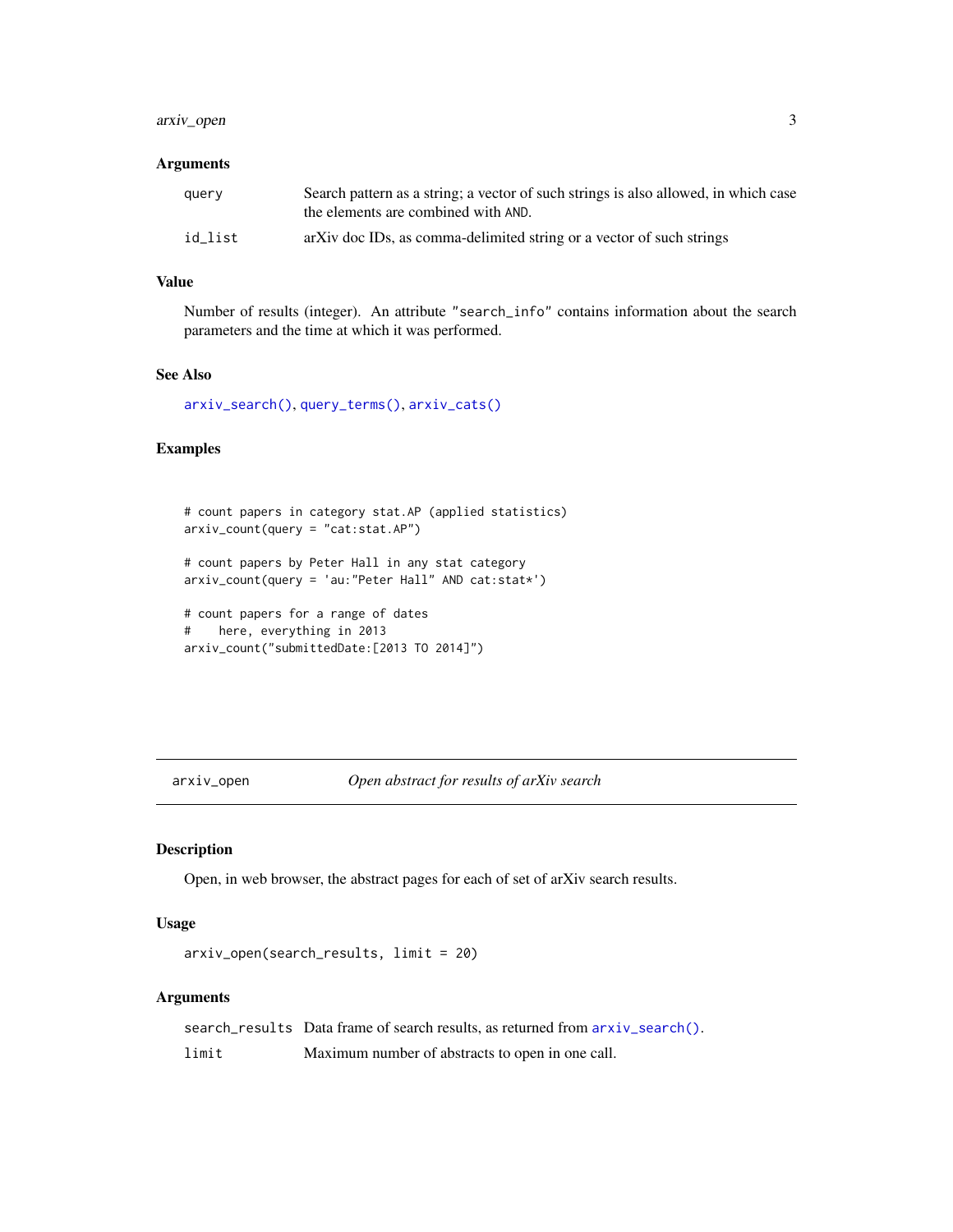#### <span id="page-3-0"></span>Details

There is a delay between calls to utils::browseURL $()$ , with the amount taken from the R option "aRxiv\_delay" (in seconds); if missing, the default is 3 sec.

#### Value

(Invisibly) Vector of character strings with URLs of abstracts opened.

#### See Also

[arxiv\\_search\(\)](#page-3-1)

#### Examples

```
z <- arxiv_search('au:"Peter Hall" AND ti:deconvolution')
arxiv_open(z)
```
<span id="page-3-1"></span>arxiv\_search *The main search function for aRxiv*

#### Description

Allows for progammatic searching of the arXiv pre-print repository.

#### Usage

```
arxiv_search(
  query = NULL,id_list = NULL,
  start = 0,
 limit = 10,
  sort_by = c("submitted", "updated", "relevance"),
  ascending = TRUE,
 batchsize = 100,
  force = FALSE,output_format = c("data.frame", "list"),
  sep = "|")
```
#### Arguments

| query   | Search pattern as a string; a vector of such strings also allowed, in which case<br>the elements are combined with AND. |
|---------|-------------------------------------------------------------------------------------------------------------------------|
| id list | arXiv doc IDs, as comma-delimited string or a vector of such strings                                                    |
| start   | An offset for the start of search                                                                                       |
| limit   | Maximum number of records to return.                                                                                    |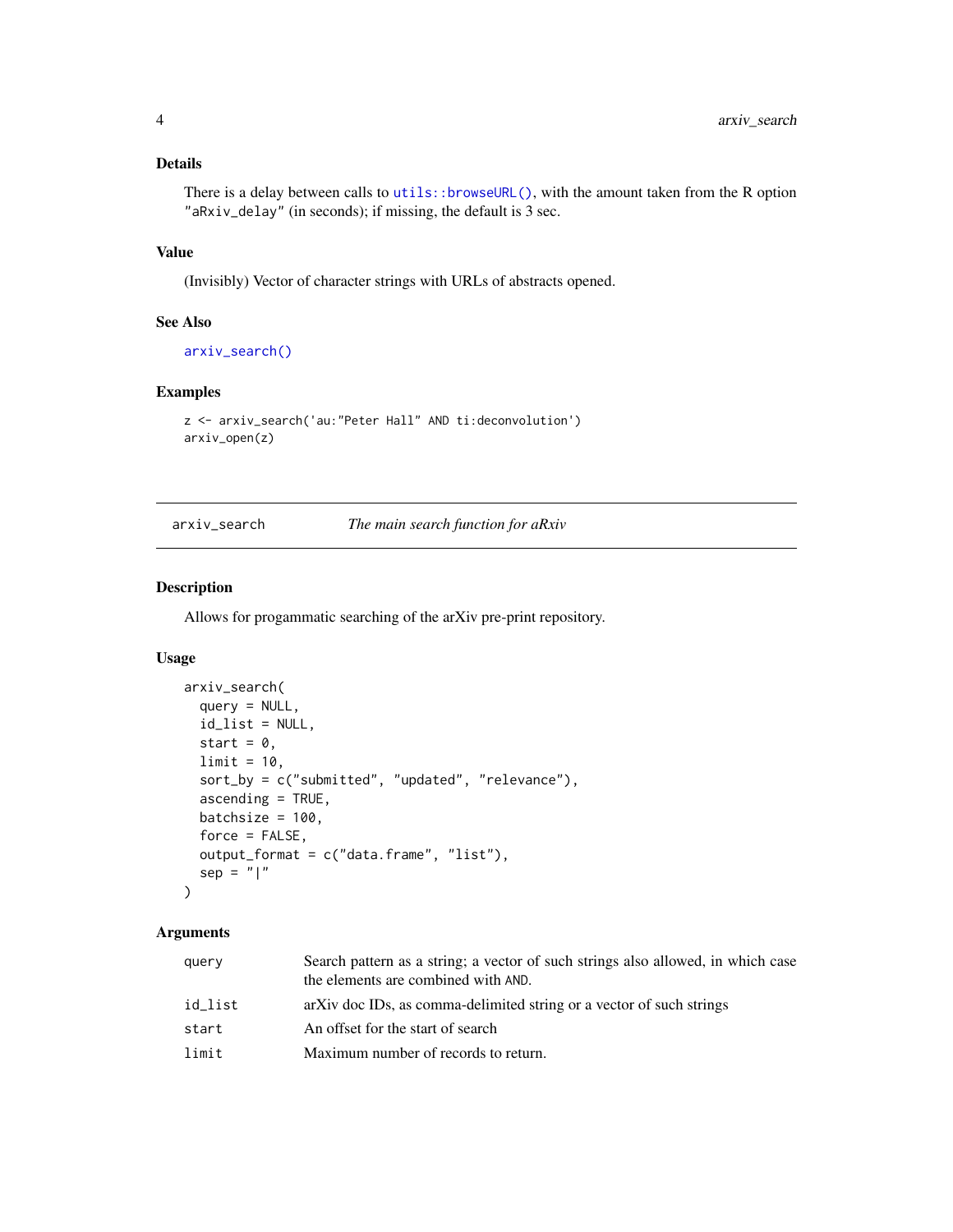#### <span id="page-4-0"></span>arxiv\_search 5

| sort_by       | How to sort the results (ignored if id_list is provided)                                                                             |
|---------------|--------------------------------------------------------------------------------------------------------------------------------------|
| ascending     | If TRUE, sort in ascending order; else descending (ignored if id_list is pro-<br>vided)                                              |
| batchsize     | Maximum number of records to request at one time.                                                                                    |
| force         | If TRUE, force search request even if it seems extreme                                                                               |
| output_format | Indicates whether output should be a data frame or a list.                                                                           |
| sep           | String to use to separate multiple authors, affiliations, DOI links, and categories,<br>in the case that output_format="data.frame". |

#### Value

If output\_format="data.frame", the result is a data frame with each row being a manuscript and columns being the various fields.

If output\_format="list", the result is a list parsed from the XML output of the search, closer to the raw output from arXiv.

The data frame format has the following columns.

| $\left\lceil .1 \right\rceil$ | id               | arXiv ID              |
|-------------------------------|------------------|-----------------------|
| $\left[ .2 \right]$           | submitted        | date first submitted  |
| $\left[ 3 \right]$            | updated          | date last updated     |
| [4]                           | title            | manuscript title      |
| $\left[ 5 \right]$            | summary          | abstract              |
| [.6]                          | authors          | author names          |
| $[$                           | affiliations     | author affiliations   |
| $\left[ .8 \right]$           | link abstract    | hyperlink to abstract |
| [.9]                          | link pdf         | hyperlink to pdf      |
| [.10]                         | link doi         | hyperlink to DOI      |
| $[,11]$                       | comment          | authors' comment      |
| $[,12]$                       | journal_ref      | journal reference     |
| [,13]                         | doi              | published DOI         |
| [,14]                         | primary_category | primary category      |
| [.15]                         | categories       | all categories        |

The contents are all strings; missing values are empty strings ("").

The columns authors, affiliations, link\_doi, and categories may have multiple entries separated by sep (by default,  $" | "$ ).

The result includes an attribute "search\_info" that includes information about the details of the search parameters, including the time at which it was completed. Another attribute "total\_results" is the total number of records that match the query.

#### See Also

[arxiv\\_count\(\)](#page-1-2), [arxiv\\_open\(\)](#page-2-1), [query\\_terms\(\)](#page-6-1), [arxiv\\_cats\(\)](#page-1-1)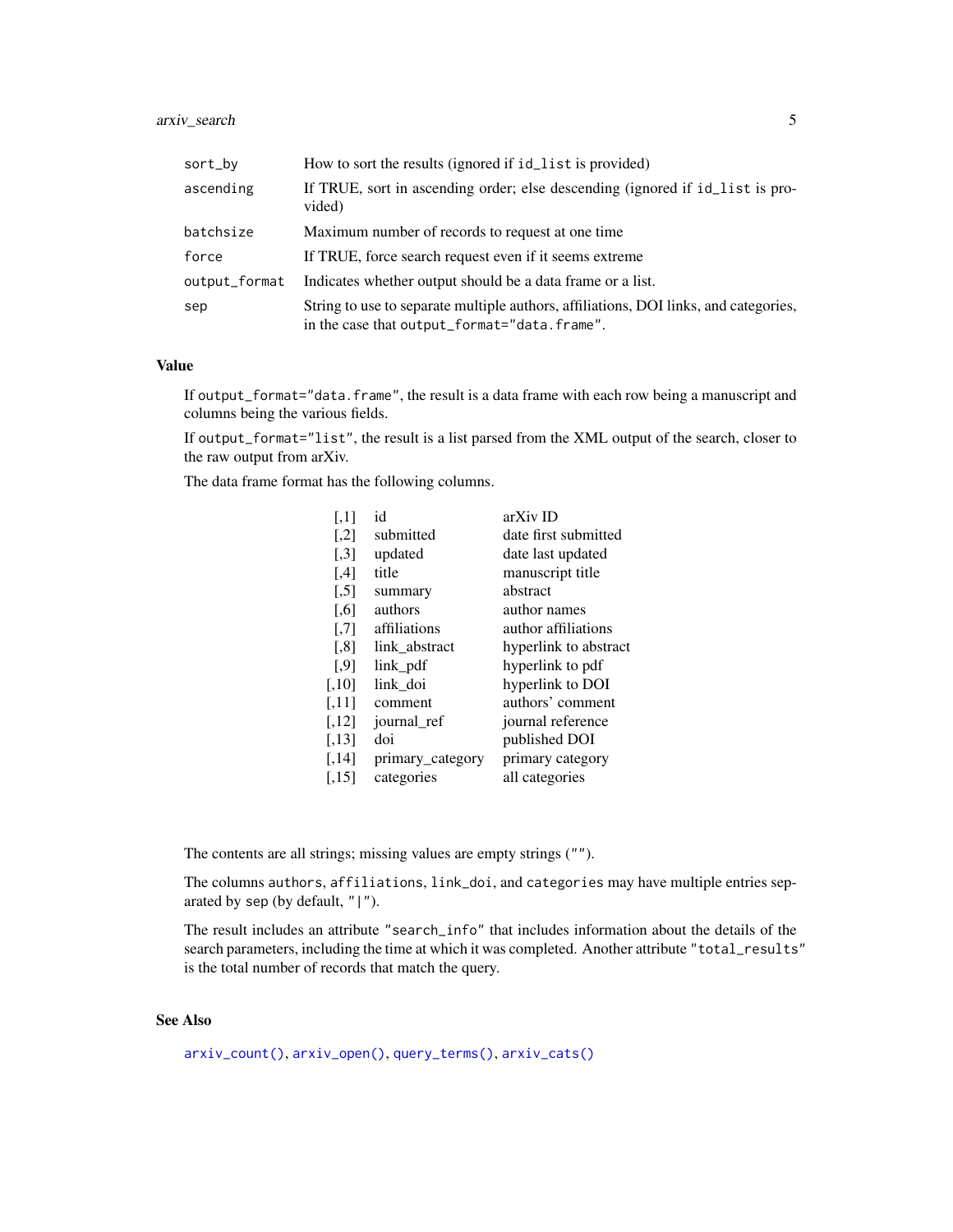#### <span id="page-5-0"></span>Examples

```
# search for author Peter Hall with deconvolution in title
z <- arxiv_search(query = 'au:"Peter Hall" AND ti:deconvolution', limit=2)
attr(z, "total_results") # total no. records matching query
z$title
# search for a set of documents by arxiv identifiers
z <- arxiv_search(id_list = c("0710.3491v1", "0804.0713v1", "1003.0315v1"))
# can also use a comma-separated string
z <- arxiv_search(id_list = "0710.3491v1,0804.0713v1,1003.0315v1")
# Journal references, if available
z$journal_ref
# search for a range of dates (in this case, one day)
z <- arxiv_search("submittedDate:[199701010000 TO 199701012400]", limit=2)
```
can\_arxiv\_connect *Check for connection to arXiv API*

#### Description

Check for connection to arXiv API

#### Usage

```
can_arxiv_connect(max_time = 5)
```
#### Arguments

max\_time Maximum wait time in seconds

#### Value

Returns TRUE if connection is established and FALSE otherwise.

#### Examples

can\_arxiv\_connect(2)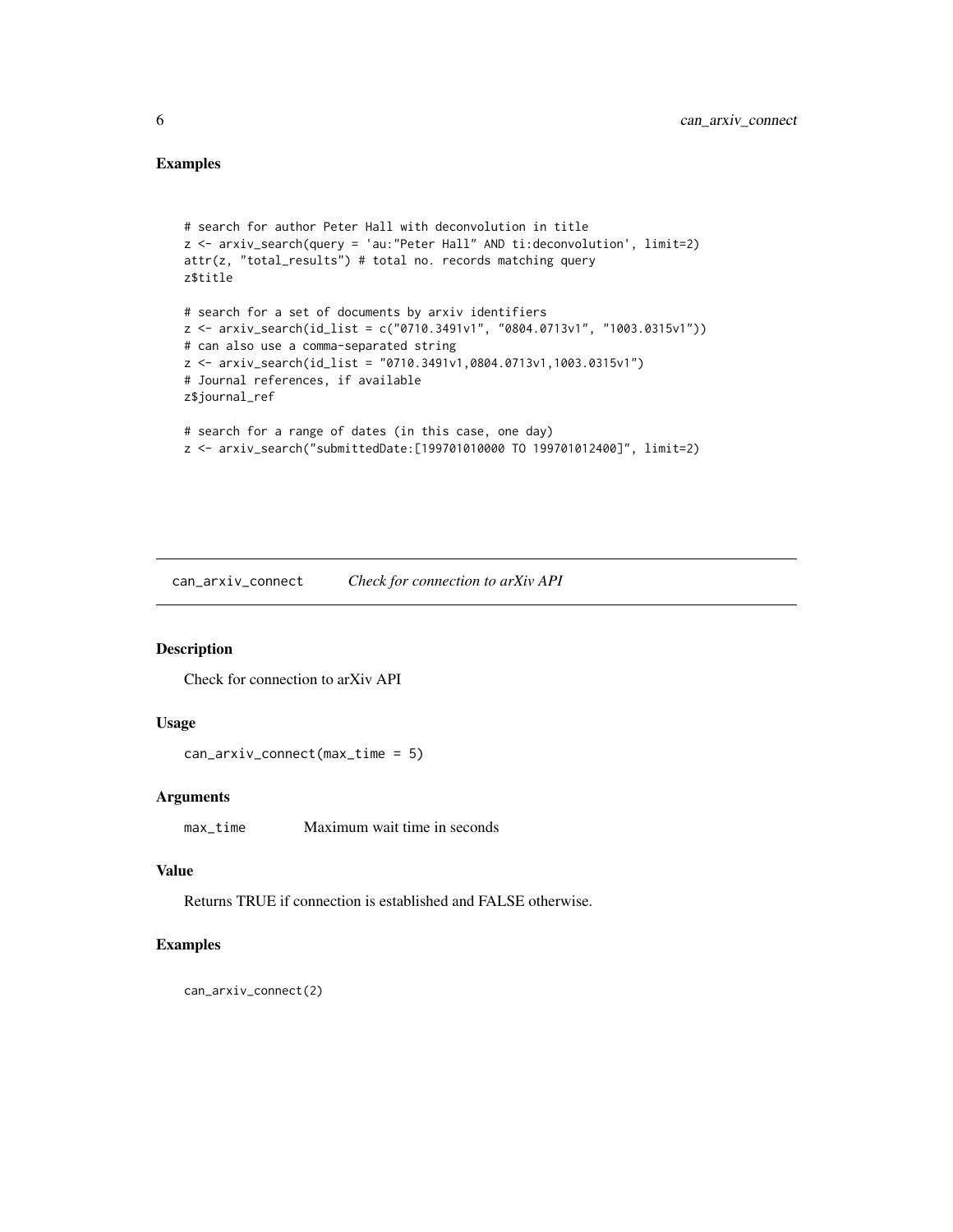<span id="page-6-1"></span><span id="page-6-0"></span>

#### Description

Possible terms that correspond to different fields in arXiv searches.

#### Usage

data(query\_terms)

#### Format

A data frame with two columns: the term and corresponding description.

#### Author(s)

Karl W Broman

#### Source

<https://arxiv.org/help/api/user-manual>

#### Examples

query\_terms